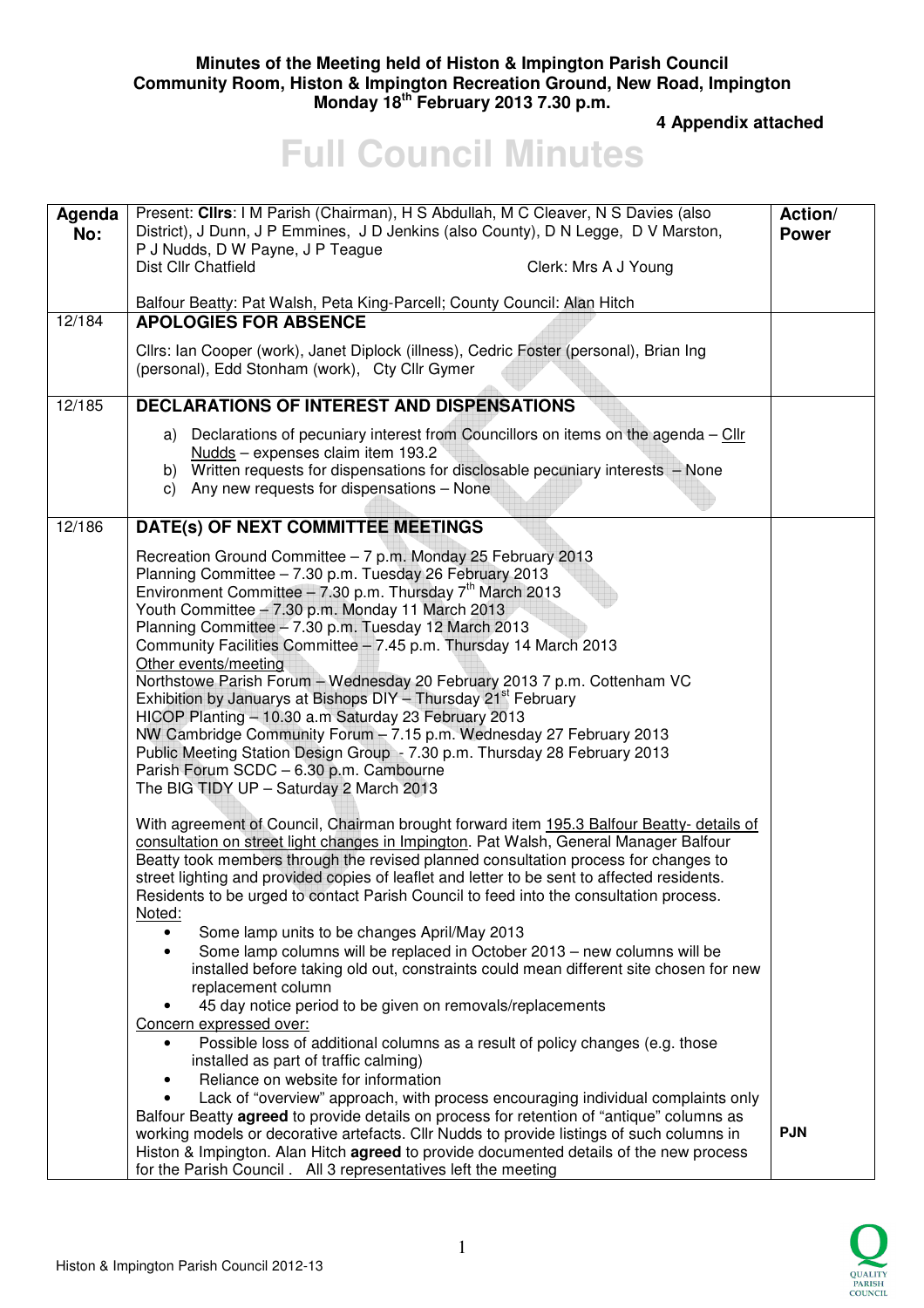| 12/187                                                      | <b>PUBLIC PARTICIPATION</b>                                                                                                                                                                                                                                                                                                                                                                                                                                                                                                                                                                                                                                                                                                                                                                                                                                                                                                                                                                                                                                                                                                                                                                                                                                                                                        |                |
|-------------------------------------------------------------|--------------------------------------------------------------------------------------------------------------------------------------------------------------------------------------------------------------------------------------------------------------------------------------------------------------------------------------------------------------------------------------------------------------------------------------------------------------------------------------------------------------------------------------------------------------------------------------------------------------------------------------------------------------------------------------------------------------------------------------------------------------------------------------------------------------------------------------------------------------------------------------------------------------------------------------------------------------------------------------------------------------------------------------------------------------------------------------------------------------------------------------------------------------------------------------------------------------------------------------------------------------------------------------------------------------------|----------------|
| 187.1                                                       | None                                                                                                                                                                                                                                                                                                                                                                                                                                                                                                                                                                                                                                                                                                                                                                                                                                                                                                                                                                                                                                                                                                                                                                                                                                                                                                               |                |
| 12/188                                                      | TO APPROVE MINUTES OF THE MEETING HELD 21 January 2013                                                                                                                                                                                                                                                                                                                                                                                                                                                                                                                                                                                                                                                                                                                                                                                                                                                                                                                                                                                                                                                                                                                                                                                                                                                             |                |
|                                                             | Proposed Cllr Cleaver, seconded Cllr Emmines, all in favour to accept as a true record of<br>meeting                                                                                                                                                                                                                                                                                                                                                                                                                                                                                                                                                                                                                                                                                                                                                                                                                                                                                                                                                                                                                                                                                                                                                                                                               |                |
| 12/189                                                      | <b>MATTERS ARISING FROM PREVIOUS MEETING</b>                                                                                                                                                                                                                                                                                                                                                                                                                                                                                                                                                                                                                                                                                                                                                                                                                                                                                                                                                                                                                                                                                                                                                                                                                                                                       |                |
| 189.1<br>189.2<br>189.3<br>189.4<br>189.5<br>189.6<br>189.7 | Item 173.1 Flooding and Drainage Cty Cllr Jenkins had contacted Highways Agency<br>Item 173.2 Infant School Saturday Football letter of thanks received<br>Item 173.3 Cross Committee Group Flooding & Drainage see item 195.1<br>Item 175.2 Police any reports copied to all. Josephine Teague now confirmed as<br>Neighbourhood Watch Co-Ordinator in personal capacity<br>Item 175.4 Newsletter Cllr Payne to send out completed newsletter for comment<br>SCDC Parish Council Liaison meeting 7 March Cllr Parish, Davies and Payne. 3 topics put<br>forward<br>Item 180.4 IVC AGM/Governors meeting attended by Councillors Abdullah and Parish,<br>papers held on file. Noted 60 year anniversary at Impington Village College                                                                                                                                                                                                                                                                                                                                                                                                                                                                                                                                                                               | <b>DWP</b>     |
| 12/190                                                      | <b>VACANCY &amp; CO-OPTION TO PARISH COUNCIL</b>                                                                                                                                                                                                                                                                                                                                                                                                                                                                                                                                                                                                                                                                                                                                                                                                                                                                                                                                                                                                                                                                                                                                                                                                                                                                   |                |
| 190.1                                                       | 2 Vacancies remain on Parish Council. No co-option yet possible. Next agenda                                                                                                                                                                                                                                                                                                                                                                                                                                                                                                                                                                                                                                                                                                                                                                                                                                                                                                                                                                                                                                                                                                                                                                                                                                       | Next agenda    |
| 190.2                                                       | Committee and Other Bodies All agreed to co-opt Cllr Nudds onto Recreation Ground<br>Committee leaving 1 vacancy on Recreation Ground, 2 Youth and 2 Planning Committee<br>remain. Committee Chairmen requested to seek membership for next agenda                                                                                                                                                                                                                                                                                                                                                                                                                                                                                                                                                                                                                                                                                                                                                                                                                                                                                                                                                                                                                                                                 | Next agenda    |
| 12/191                                                      | <b>TO RECEIVE REPORTS</b>                                                                                                                                                                                                                                                                                                                                                                                                                                                                                                                                                                                                                                                                                                                                                                                                                                                                                                                                                                                                                                                                                                                                                                                                                                                                                          |                |
| 191.1<br>191.2                                              | County Clirs and District Councillors Reports: County Council written report accepted<br>from Cty Cllr Gymer covering: Economy, Transport and Environmental Services, Police,<br>Children and Young People's Services, Local Issues, Forthcoming meeting and events.<br>Additional discussion on: A14 Crossing Plans due to complete by end of Summer; Guided<br>Busway solar studs due to be installed in next week, environmental works and graffiti<br>update requested; County Council budget due to increase 1.99% 2013-14; Northstowe<br>Joint Development Committee postponed to late March.<br><b>District Council written reported accepted from Dist Cllr Stonham covering: Second</b><br>Phase LDF, Capital Grants and arts funding, Orchard Park shop centre<br>Additional discussion on: Histon & Impington Village Action Group Dist Cllr Chatfield had<br>agreed to meet the group having missed their public meeting; Mitigation Works at The<br><b>Brook Both District and County Councillors were requested by Cllr Nudds to investigate</b><br>any possible funding available to fill shortfall of funding available via Cycleway Team;<br>SCDC budgets due to increase by £5 per annum (4.8%) 2013-14<br>Clerk's Report (Appendix 1) provided to all and accepted. Noted delegated expenditure |                |
| 191.3                                                       | items<br>Chairman's Report (Appendix 2) Noted further discussion on: Communication Policy                                                                                                                                                                                                                                                                                                                                                                                                                                                                                                                                                                                                                                                                                                                                                                                                                                                                                                                                                                                                                                                                                                                                                                                                                          |                |
| 191.4                                                       | (media) Agreed Clirs Parish and Ing to draft for general comment and bring forward<br>through Finance, Legal and Administration Committee<br>Other Committee Chairmen or Officer's Reports<br>Employment Committee re-arranged date to be confirmed; Highways Committee re-<br>arranged 28 March (Long Term View meeting held 11 February 2013                                                                                                                                                                                                                                                                                                                                                                                                                                                                                                                                                                                                                                                                                                                                                                                                                                                                                                                                                                     | <b>IMP/BSI</b> |
| 12/192                                                      | TO ACCEPT Committee Reports and to deal with Matters Arising                                                                                                                                                                                                                                                                                                                                                                                                                                                                                                                                                                                                                                                                                                                                                                                                                                                                                                                                                                                                                                                                                                                                                                                                                                                       |                |
| 192.1                                                       | Planning Committee draft minutes 29 January and 12 February copied to all and<br>accepted. Next meetings due Tuesday 26 February and 12 March 2013. Noted Issues and<br>Options 2 response submitted 18 February 2013, thanks recorded to Cllr Payne. NIAB2 (to<br>be known as Darwin Green 2) Planning Committee to provide brief for Clerks to attend<br>meeting 7 March 2013.<br>NIAB 2/King Meadow paper (Appendix 3) Part one of paper covered possible parishing<br>issues. Discussion followed.<br>Agreed that, subject to appropriate consultation with residents south of the A14, that the<br>creation of one or more new Parishes (including Darwin Green Parish) would be supported.                                                                                                                                                                                                                                                                                                                                                                                                                                                                                                                                                                                                                   |                |

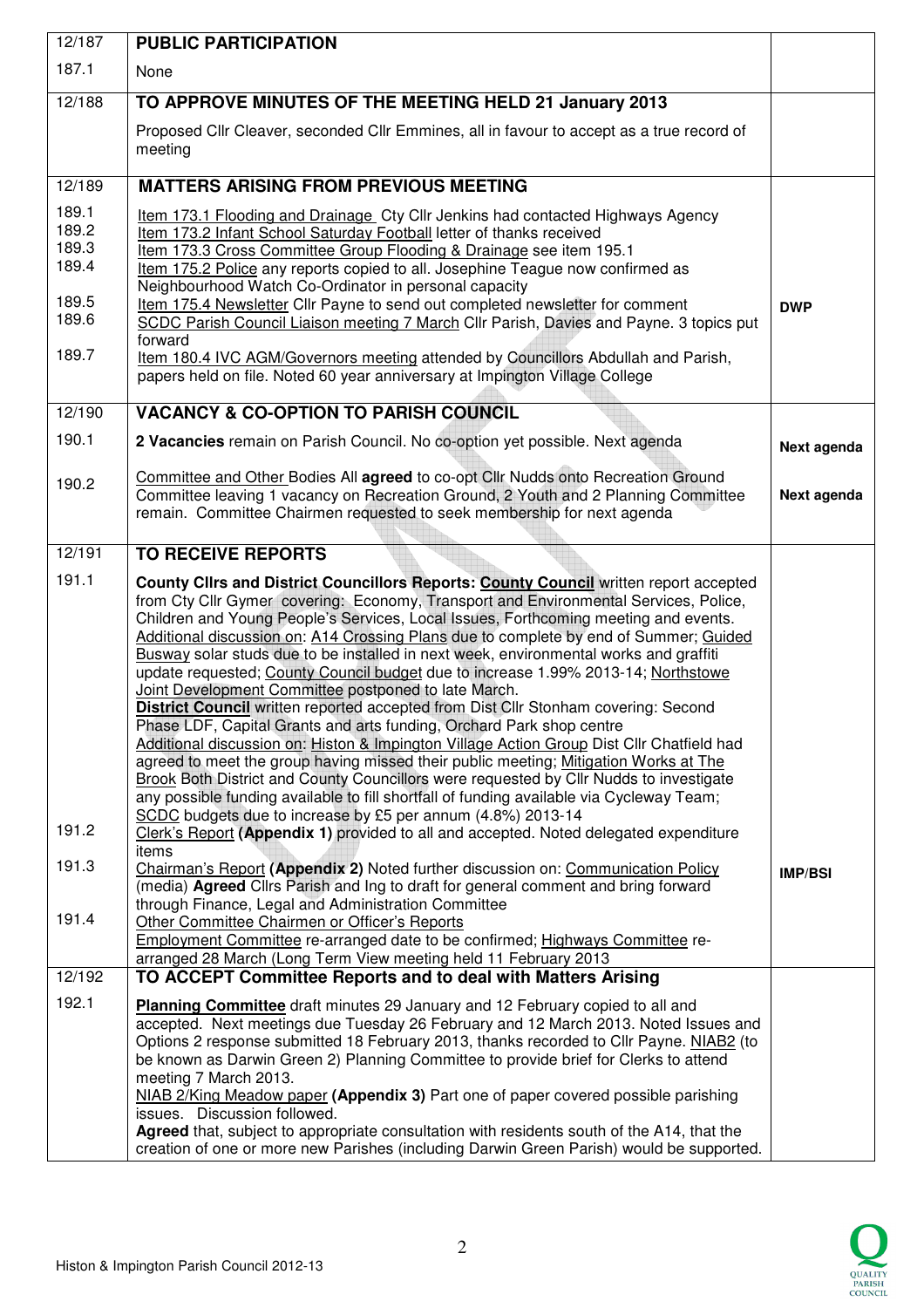|                | Agreed that Clerk should take to meeting on 7 <sup>th</sup> March requirement for appropriate funding<br>and necessary contingency to be included in Section 106 negotiations.<br>Histon and Impington Village Action Group - Part two of paper covered proposal that<br>'We should (at all times being aware that HIVAG are not necessarily representative of the<br><i>community</i> ): a) provide practical support where we can $-$ e.g. free access to meetings<br>rooms, maps etc b) Keep them in touch with information, events (where those are open to<br>the public) that is relevant c) Maintain at least the current level of working relationship; d)<br>Seek to gain access to their survey results e) Task Planning Committee to meet with the<br>group leaders to agree any additional actions - Proposed Cllr Payne. |                                                            |
|----------------|---------------------------------------------------------------------------------------------------------------------------------------------------------------------------------------------------------------------------------------------------------------------------------------------------------------------------------------------------------------------------------------------------------------------------------------------------------------------------------------------------------------------------------------------------------------------------------------------------------------------------------------------------------------------------------------------------------------------------------------------------------------------------------------------------------------------------------------|------------------------------------------------------------|
|                | With the removal of "necessarily" to read "We should at all times being aware that HIVAG<br>are not representative of the community", proposed Cllr Payne all in favour to accept and<br>agreed. Clarified that although the Parish Council would take the group into account when<br>debating Planning issues, this would not necessarily mean it would come to the same<br>outcome.                                                                                                                                                                                                                                                                                                                                                                                                                                                 |                                                            |
|                | <b>Local Green Spaces Any application due by 11 March 2013. Deferred to Environment</b><br>Committee in discussion with Planning Committee, to put out for comment and reach<br>conclusion. Possible sites include:<br>Etheldred House area<br>٠<br><b>Rear of Croft Close</b><br>$\bullet$<br>Meadow adjacent Doctors Close<br>$\bullet$<br>Ditch from Clay Close Lane to Milton Road<br>$\bullet$<br>Noted Keith Miles may provide clarification on process                                                                                                                                                                                                                                                                                                                                                                         | <b>Environment</b><br>and<br>Planning<br><b>Committees</b> |
| 192.2          | <b>Community Facilities Committee</b> draft minutes 7 February copied to all and accepted.<br>Next meeting due 14 March 2013.<br>Working Party to agree formation to support the Committee. Cllr Davies explained the<br>need for greater flexibility with regard to community and interested groups and the impact<br>on decision making and quorum issues. Concern over the need for specific purposes for<br>Working Parties. Deferred after discussion on:<br>Prematurity of changing name of Committee, despite specific concentration at Bypass<br>$\bullet$<br>Farm                                                                                                                                                                                                                                                            |                                                            |
|                | Parish Council had not yet agreed specific ideas<br>$\bullet$<br>Paper from Committee expected for March meeting<br>$\bullet$<br>Manor Park Working Party reports to Environment Committee but also could be<br>$\bullet$<br>viewed as Community Facility issue<br>Care required to avoid raising expectations<br>$\bullet$                                                                                                                                                                                                                                                                                                                                                                                                                                                                                                           | <b>March</b><br>agenda                                     |
| 12/193         | <b>TO RECEIVE Finance Report</b>                                                                                                                                                                                                                                                                                                                                                                                                                                                                                                                                                                                                                                                                                                                                                                                                      |                                                            |
| 193.1<br>193.2 | Retrospective accounts: noted retrospective accounts for Parish Council and Recreation<br>Ground accounts (Appendix 1 Pg 3,4).<br>Approve payment of outstanding accounts due (Appendix 1 Pg 3,4) Cllr Nudds left the                                                                                                                                                                                                                                                                                                                                                                                                                                                                                                                                                                                                                 |                                                            |
| 193.3          | meeting (interest in expenses claim). Proposed Cllr Teague, seconded Cllr Davies all in<br>favour and <b>agreed</b> . Noted expenses for Cllr Nudds were allotments, not enviro.volunteers<br>expenses. Cllr Nudds returned to the meeting<br>Amounts Paid In and Correspondence (Appendix 1 Pg 3,4) Letter of thanks from Histon<br>& Impington Day Centre for donation                                                                                                                                                                                                                                                                                                                                                                                                                                                              |                                                            |
| 12/194         | <b>RECENT CORRESPONDENCE</b>                                                                                                                                                                                                                                                                                                                                                                                                                                                                                                                                                                                                                                                                                                                                                                                                          |                                                            |
| 194.1<br>194.2 | Cambs County Council issues of light pollution around site of Histon Library. Noted<br>complaint received by County Council re intensity of lighting. Response made and<br>suggestion to be put forward regarding sensor lights<br>HICOP invitation to planting ceremony 23 February. Permission granted for access to carry<br>out preparatory work and installation of temporary combination lock                                                                                                                                                                                                                                                                                                                                                                                                                                   |                                                            |
| 12/195         | <b>OTHER MATTERS AND REPORTS</b>                                                                                                                                                                                                                                                                                                                                                                                                                                                                                                                                                                                                                                                                                                                                                                                                      |                                                            |
| 195.1          | RESOLUTION: Histon & Impington Parish Council agree to combine the current working<br>groups (Long Term Transport Vision; Flooding & Drainage; North End (Histon North)<br>and Histon High Street) into a single group tasked with delivering a Neighbourhood Plan                                                                                                                                                                                                                                                                                                                                                                                                                                                                                                                                                                    |                                                            |